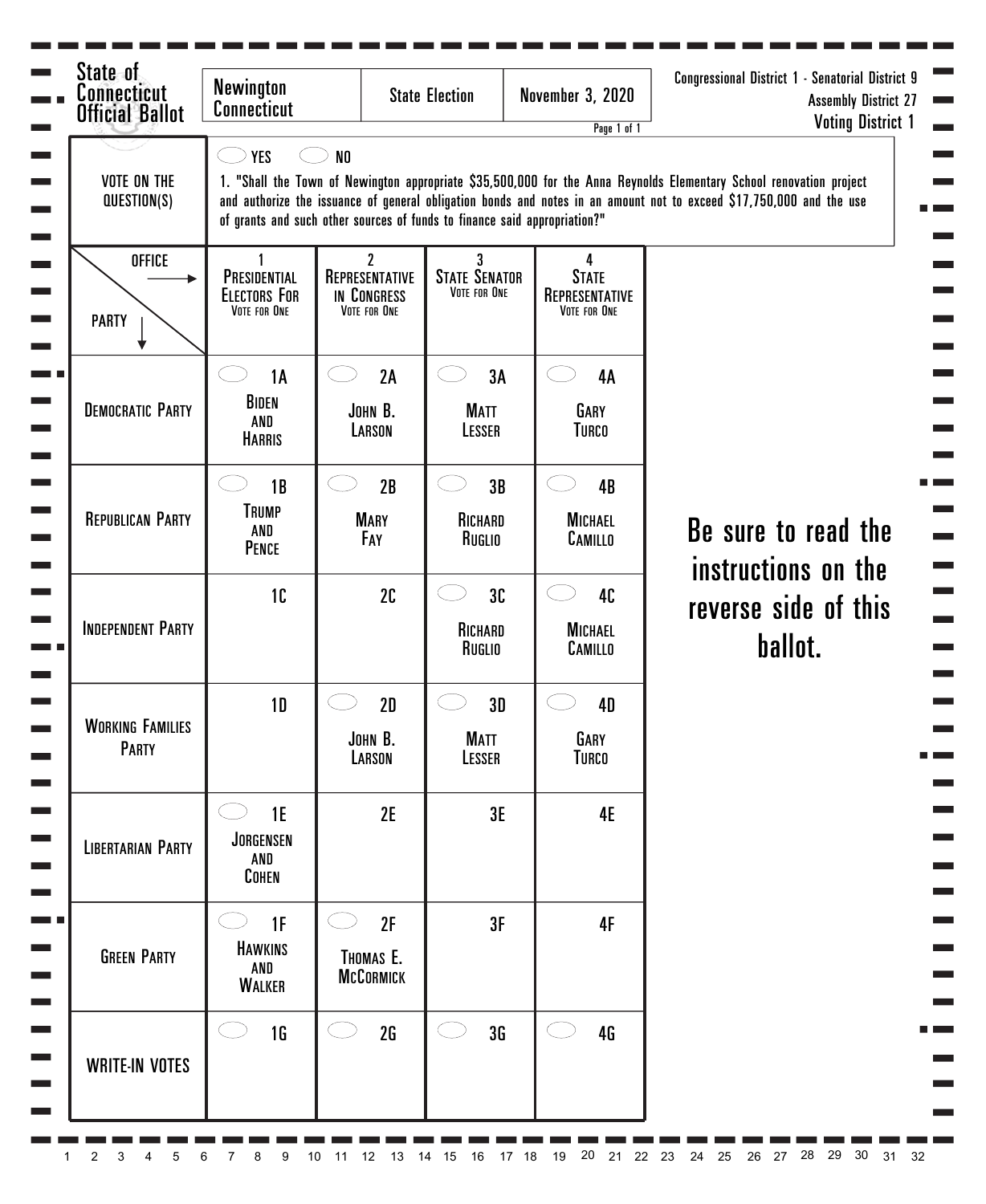| State of<br><b>Connecticut</b><br><b>Official Ballot</b> | <b>Newington</b><br><b>Connecticut</b>              |                                                                                             | <b>State Election</b>                                  | <b>November 3, 2020</b><br>Page 1 of 1              | <b>Congressional District 1 - Senatorial District 9</b><br><b>Assembly District 27</b><br><b>Voting District 2</b>                                                                                                                          |
|----------------------------------------------------------|-----------------------------------------------------|---------------------------------------------------------------------------------------------|--------------------------------------------------------|-----------------------------------------------------|---------------------------------------------------------------------------------------------------------------------------------------------------------------------------------------------------------------------------------------------|
| <b>VOTE ON THE</b><br>QUESTION(S)                        | <b>YES</b>                                          | N <sub>0</sub><br>of grants and such other sources of funds to finance said appropriation?" |                                                        |                                                     | 1. "Shall the Town of Newington appropriate \$35,500,000 for the Anna Reynolds Elementary School renovation project<br>and authorize the issuance of general obligation bonds and notes in an amount not to exceed \$17,750,000 and the use |
| <b>OFFICE</b><br><b>PARTY</b>                            | PRESIDENTIAL<br><b>ELECTORS FOR</b><br>VOTE FOR ONE | $\mathbf{2}$<br>REPRESENTATIVE<br>IN CONGRESS<br>VOTE FOR ONE                               | 3 <sup>1</sup><br><b>STATE SENATOR</b><br>VOTE FOR ONE | 4<br><b>STATE</b><br>REPRESENTATIVE<br>VOTE FOR ONE |                                                                                                                                                                                                                                             |
| <b>DEMOCRATIC PARTY</b>                                  | <b>1A</b><br><b>BIDEN</b><br>AND<br><b>HARRIS</b>   | 2A<br>JOHN B.<br>LARSON                                                                     | 3A<br>i<br>Listo<br><b>MATT</b><br>LESSER              | 4A<br><b>GARY</b><br><b>TURCO</b>                   |                                                                                                                                                                                                                                             |
| <b>REPUBLICAN PARTY</b>                                  | 1B<br><b>TRUMP</b><br>AND<br><b>PENCE</b>           | 2B<br><b>MARY</b><br>FAY                                                                    | 3B<br>RICHARD<br>RUGLIO                                | 4B<br><b>MICHAEL</b><br>CAMILLO                     | Be sure to read the<br>instructions on the                                                                                                                                                                                                  |
| <b>INDEPENDENT PARTY</b>                                 | 10                                                  | 2C                                                                                          | 3C<br>RICHARD<br>RUGLIO                                | 40<br><b>MICHAEL</b><br>CAMILLO                     | reverse side of this<br>ballot.                                                                                                                                                                                                             |
| <b>WORKING FAMILIES</b><br>PARTY                         | 1 <sub>D</sub>                                      | 2D<br>JOHN B.<br>LARSON                                                                     | 3D<br><b>Matt</b><br>LESSER                            | 4D<br>GARY<br><b>TURCO</b>                          |                                                                                                                                                                                                                                             |
| <b>LIBERTARIAN PARTY</b>                                 | 1E<br><b>JORGENSEN</b><br>AND<br><b>COHEN</b>       | 2E                                                                                          | 3E                                                     | <b>4E</b>                                           |                                                                                                                                                                                                                                             |
| <b>GREEN PARTY</b>                                       | 1F<br><b>HAWKINS</b><br>AND<br><b>WALKER</b>        | 2F<br>THOMAS E.<br><b>MCCORMICK</b>                                                         | 3F                                                     | 4F                                                  |                                                                                                                                                                                                                                             |
| <b>WRITE-IN VOTES</b>                                    | 1 <sub>G</sub>                                      | 2G                                                                                          | 3 <sub>G</sub>                                         | 4 <sub>G</sub>                                      |                                                                                                                                                                                                                                             |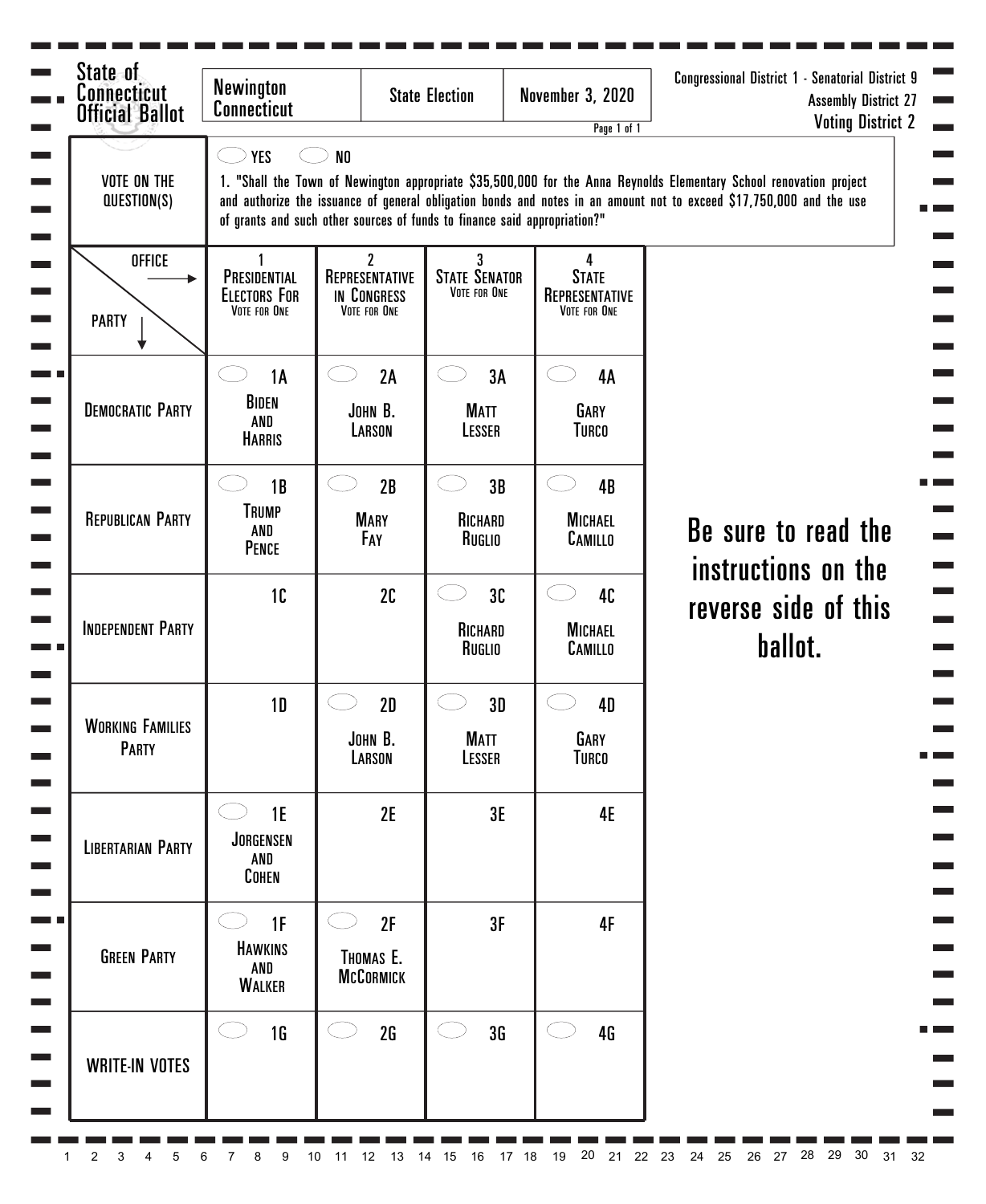| State of<br><b>Connecticut</b><br><b>Official Ballot</b> | <b>Newington</b><br><b>Connecticut</b>              |                                                                                             | <b>State Election</b>                                | <b>November 3, 2020</b><br>Page 1 of 1              | Congressional District 1 - Senatorial District 9<br><b>Assembly District 27</b><br><b>Voting District 3</b>                                                                                                                                 |
|----------------------------------------------------------|-----------------------------------------------------|---------------------------------------------------------------------------------------------|------------------------------------------------------|-----------------------------------------------------|---------------------------------------------------------------------------------------------------------------------------------------------------------------------------------------------------------------------------------------------|
| <b>VOTE ON THE</b><br>QUESTION(S)                        | <b>YES</b>                                          | N <sub>0</sub><br>of grants and such other sources of funds to finance said appropriation?" |                                                      |                                                     | 1. "Shall the Town of Newington appropriate \$35,500,000 for the Anna Reynolds Elementary School renovation project<br>and authorize the issuance of general obligation bonds and notes in an amount not to exceed \$17,750,000 and the use |
| <b>OFFICE</b><br><b>PARTY</b>                            | PRESIDENTIAL<br><b>ELECTORS FOR</b><br>VOTE FOR ONE | $\overline{2}$<br>REPRESENTATIVE<br>IN CONGRESS<br>VOTE FOR ONE                             | $\mathbf{3}$<br><b>STATE SENATOR</b><br>VOTE FOR ONE | 4<br><b>STATE</b><br>REPRESENTATIVE<br>VOTE FOR ONE |                                                                                                                                                                                                                                             |
|                                                          | <b>1A</b>                                           | 2A                                                                                          | 3A<br>in 19                                          | 4A                                                  |                                                                                                                                                                                                                                             |
| <b>DEMOCRATIC PARTY</b>                                  | BIDEN<br>AND<br><b>HARRIS</b>                       | JOHN B.<br>LARSON                                                                           | <b>MATT</b><br>LESSER                                | GARY<br><b>TURCO</b>                                |                                                                                                                                                                                                                                             |
| <b>REPUBLICAN PARTY</b>                                  | 1B<br><b>TRUMP</b><br>AND<br><b>PENCE</b>           | 2B<br><b>MARY</b><br>FAY                                                                    | 3B<br>J.<br>RICHARD<br>RUGLIO                        | 4B<br><b>MICHAEL</b><br>CAMILLO                     | Be sure to read the<br>instructions on the                                                                                                                                                                                                  |
| <b>INDEPENDENT PARTY</b>                                 | 1C                                                  | 2C                                                                                          | 3C<br>RICHARD<br>RUGLIO                              | 40<br><b>MICHAEL</b><br>CAMILLO                     | reverse side of this<br>ballot.                                                                                                                                                                                                             |
|                                                          | 1 <sub>D</sub>                                      | 2D                                                                                          | 3D                                                   | 4D                                                  |                                                                                                                                                                                                                                             |
| <b>WORKING FAMILIES</b><br>PARTY                         |                                                     | JOHN B.<br>LARSON                                                                           | Matt<br>LESSER                                       | GARY<br><b>TURCO</b>                                |                                                                                                                                                                                                                                             |
| <b>LIBERTARIAN PARTY</b>                                 | 1E<br><b>JORGENSEN</b><br>AND<br><b>COHEN</b>       | 2E                                                                                          | 3E                                                   | <b>4E</b>                                           |                                                                                                                                                                                                                                             |
| <b>GREEN PARTY</b>                                       | 1F<br><b>HAWKINS</b><br>AND<br><b>WALKER</b>        | 2F<br>THOMAS E.<br><b>MCCORMICK</b>                                                         | 3F                                                   | <b>4F</b>                                           |                                                                                                                                                                                                                                             |
| <b>WRITE-IN VOTES</b>                                    | 1 <sub>G</sub>                                      | 2G                                                                                          | 3 <sub>G</sub>                                       | 4G                                                  |                                                                                                                                                                                                                                             |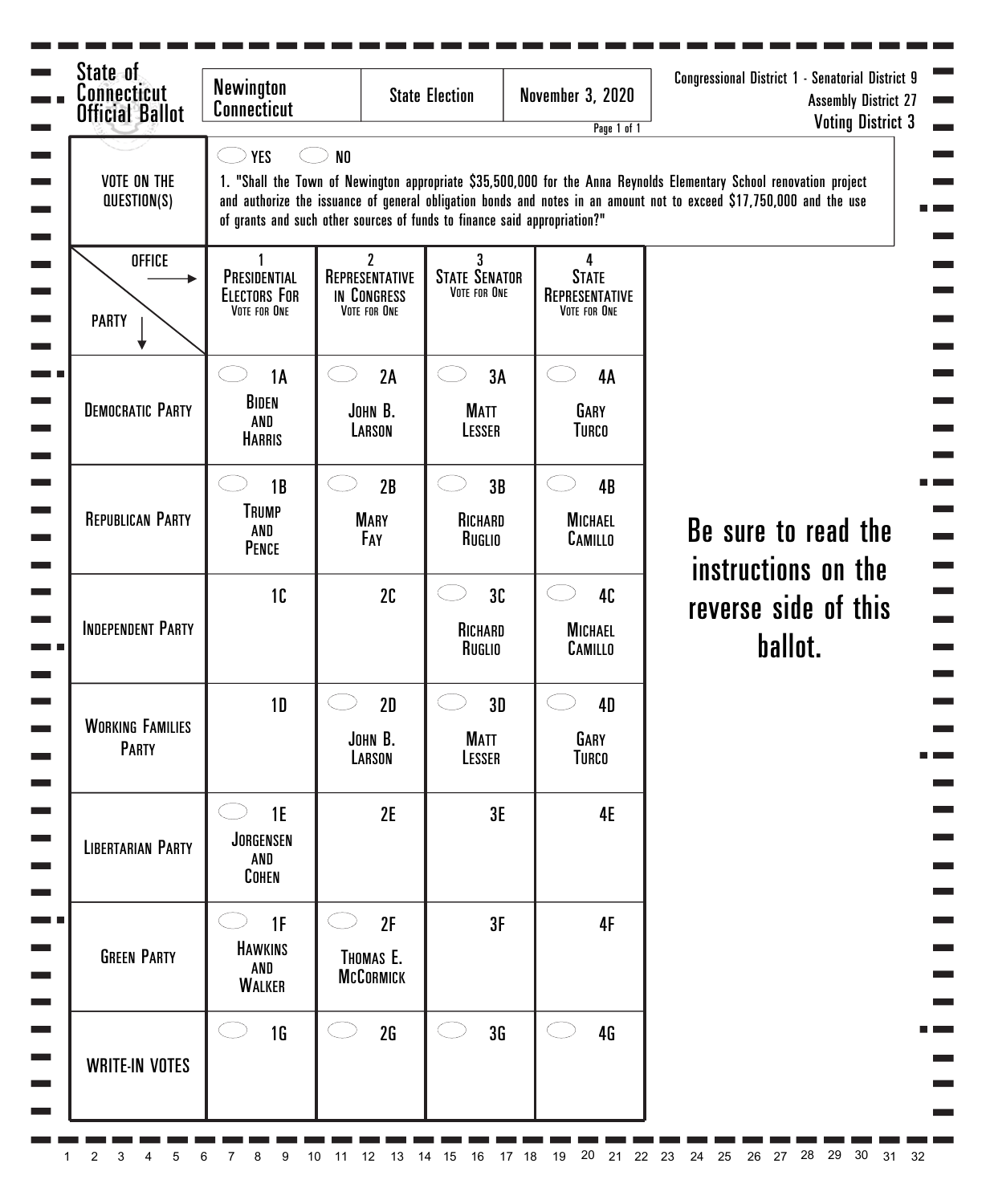| State of<br><b>Connecticut</b><br><b>Official Ballot</b> | <b>Newington</b><br><b>Connecticut</b>              |                                                                                             | <b>State Election</b>                                  | <b>November 3, 2020</b><br>Page 1 of 1              | <b>Congressional District 1 - Senatorial District 9</b><br><b>Assembly District 27</b><br><b>Voting District 4</b>                                                                                                                          |
|----------------------------------------------------------|-----------------------------------------------------|---------------------------------------------------------------------------------------------|--------------------------------------------------------|-----------------------------------------------------|---------------------------------------------------------------------------------------------------------------------------------------------------------------------------------------------------------------------------------------------|
| <b>VOTE ON THE</b><br>QUESTION(S)                        | <b>YES</b>                                          | N <sub>0</sub><br>of grants and such other sources of funds to finance said appropriation?" |                                                        |                                                     | 1. "Shall the Town of Newington appropriate \$35,500,000 for the Anna Reynolds Elementary School renovation project<br>and authorize the issuance of general obligation bonds and notes in an amount not to exceed \$17,750,000 and the use |
| <b>OFFICE</b><br><b>PARTY</b>                            | PRESIDENTIAL<br><b>ELECTORS FOR</b><br>VOTE FOR ONE | $\mathbf{2}$<br>REPRESENTATIVE<br>IN CONGRESS<br>VOTE FOR ONE                               | 3 <sup>1</sup><br><b>STATE SENATOR</b><br>VOTE FOR ONE | 4<br><b>STATE</b><br>REPRESENTATIVE<br>VOTE FOR ONE |                                                                                                                                                                                                                                             |
| <b>DEMOCRATIC PARTY</b>                                  | <b>1A</b><br><b>BIDEN</b><br>AND<br><b>HARRIS</b>   | 2A<br>JOHN B.<br>LARSON                                                                     | 3A<br>i<br>Listo<br><b>MATT</b><br>LESSER              | 4A<br><b>GARY</b><br><b>TURCO</b>                   |                                                                                                                                                                                                                                             |
| <b>REPUBLICAN PARTY</b>                                  | 1B<br><b>TRUMP</b><br>AND<br><b>PENCE</b>           | 2B<br><b>MARY</b><br>FAY                                                                    | 3B<br>RICHARD<br>RUGLIO                                | 4B<br><b>MICHAEL</b><br>CAMILLO                     | Be sure to read the<br>instructions on the                                                                                                                                                                                                  |
| <b>INDEPENDENT PARTY</b>                                 | 10 <sup>°</sup>                                     | 2C                                                                                          | 3C<br>RICHARD<br>RUGLIO                                | 40<br><b>MICHAEL</b><br>CAMILLO                     | reverse side of this<br>ballot.                                                                                                                                                                                                             |
| <b>WORKING FAMILIES</b><br>PARTY                         | 1 <sub>D</sub>                                      | 2D<br>JOHN B.<br>LARSON                                                                     | 3D<br><b>MATT</b><br>LESSER                            | 4D<br>GARY<br><b>TURCO</b>                          |                                                                                                                                                                                                                                             |
| <b>LIBERTARIAN PARTY</b>                                 | 1E<br><b>JORGENSEN</b><br>AND<br><b>COHEN</b>       | 2E                                                                                          | 3E                                                     | <b>4E</b>                                           |                                                                                                                                                                                                                                             |
| <b>GREEN PARTY</b>                                       | 1F<br><b>HAWKINS</b><br>AND<br><b>WALKER</b>        | 2F<br>THOMAS E.<br><b>MCCORMICK</b>                                                         | 3F                                                     | 4F                                                  |                                                                                                                                                                                                                                             |
| <b>WRITE-IN VOTES</b>                                    | 1 <sub>G</sub>                                      | 2G                                                                                          | 3 <sub>G</sub>                                         | 4 <sub>G</sub>                                      |                                                                                                                                                                                                                                             |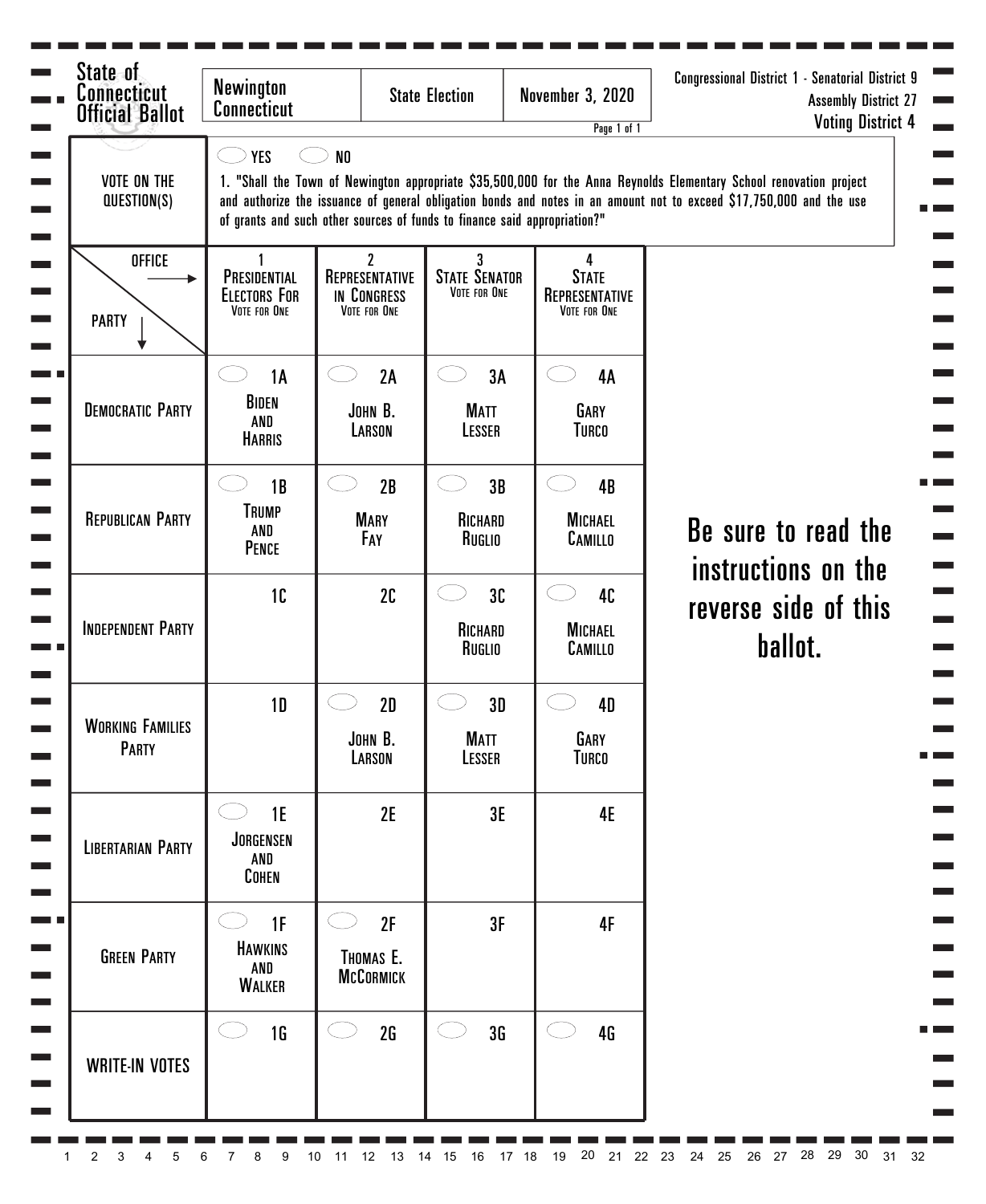| State of<br>Connecticut<br><b>Official Ballot</b> | <b>Newington</b><br><b>Connecticut</b>                   |                                                                                          | <b>State Election</b>                     | <b>November 3, 2020</b>                                   | <b>Congressional District 1 - Senatorial District 9</b><br><b>Assembly District 24</b><br><b>Voting District 5</b>                                                                                                                             |
|---------------------------------------------------|----------------------------------------------------------|------------------------------------------------------------------------------------------|-------------------------------------------|-----------------------------------------------------------|------------------------------------------------------------------------------------------------------------------------------------------------------------------------------------------------------------------------------------------------|
| <b>VOTE ON THE</b><br>QUESTION(S)                 | <b>YES</b>                                               | N <sub>0</sub><br>grants and such other sources of funds to finance said appropriation?" |                                           | Page 1 of 1                                               | 1. "Shall the Town of Newington appropriate \$35,500,000 for the Anna Reynolds Elementary School renovation project and<br>authorize the issuance of general obligation bonds and notes in an amount not to exceed \$17,750,000 and the use of |
| <b>OFFICE</b><br><b>PARTY</b>                     | 1<br>PRESIDENTIAL<br><b>ELECTORS FOR</b><br>VOTE FOR ONE | $\mathbf{2}$<br>REPRESENTATIVE<br>IN CONGRESS<br>VOTE FOR ONE                            | 3<br><b>STATE SENATOR</b><br>VOTE FOR ONE | 4<br><b>STATE</b><br>REPRESENTATIVE<br>VOTE FOR ONE       |                                                                                                                                                                                                                                                |
| <b>DEMOCRATIC PARTY</b>                           | <b>1A</b><br>BIDEN<br>AND<br><b>HARRIS</b>               | 2A<br>JOHN B.<br>LARSON                                                                  | 3A<br>(* 14<br><b>MATT</b><br>LESSER      | 4A<br><b>EMMANUEL</b><br>"MANNY"<br><b>SANCHEZ</b>        |                                                                                                                                                                                                                                                |
| <b>REPUBLICAN PARTY</b>                           | 1B<br><b>TRUMP</b><br>AND<br><b>PENCE</b>                | 2B<br><b>MARY</b><br>FAY                                                                 | 3B<br>RICHARD<br>RUGLIO                   | 4B<br><b>ALDEN</b><br>RUSSELL                             | Be sure to read the<br>instructions on the                                                                                                                                                                                                     |
| <b>INDEPENDENT PARTY</b>                          | 10                                                       | 2C                                                                                       | 3C<br>RICHARD<br>RUGLIO                   | 40<br><b>ALDEN</b><br>RUSSELL                             | reverse side of this<br>ballot.                                                                                                                                                                                                                |
| <b>WORKING FAMILIES</b><br><b>PARTY</b>           | <b>1D</b>                                                | 2D<br>JOHN B.<br>LARSON                                                                  | 3D<br><b>MATT</b><br>LESSER               | <b>4D</b><br><b>EMMANUEL</b><br>"MANNY"<br><b>SANCHEZ</b> |                                                                                                                                                                                                                                                |
| <b>LIBERTARIAN PARTY</b>                          | 1E<br>JORGENSEN<br>AND<br><b>COHEN</b>                   | 2E                                                                                       | 3E                                        | 4E                                                        |                                                                                                                                                                                                                                                |
| <b>GREEN PARTY</b>                                | 1F<br><b>HAWKINS</b><br>AND<br><b>WALKER</b>             | 2F<br>THOMAS E.<br><b>MCCORMICK</b>                                                      | 3F                                        | 4F                                                        |                                                                                                                                                                                                                                                |
| <b>WRITE-IN VOTES</b>                             | 1 <sub>G</sub>                                           | 2G                                                                                       | 3 <sub>G</sub>                            | 4G                                                        |                                                                                                                                                                                                                                                |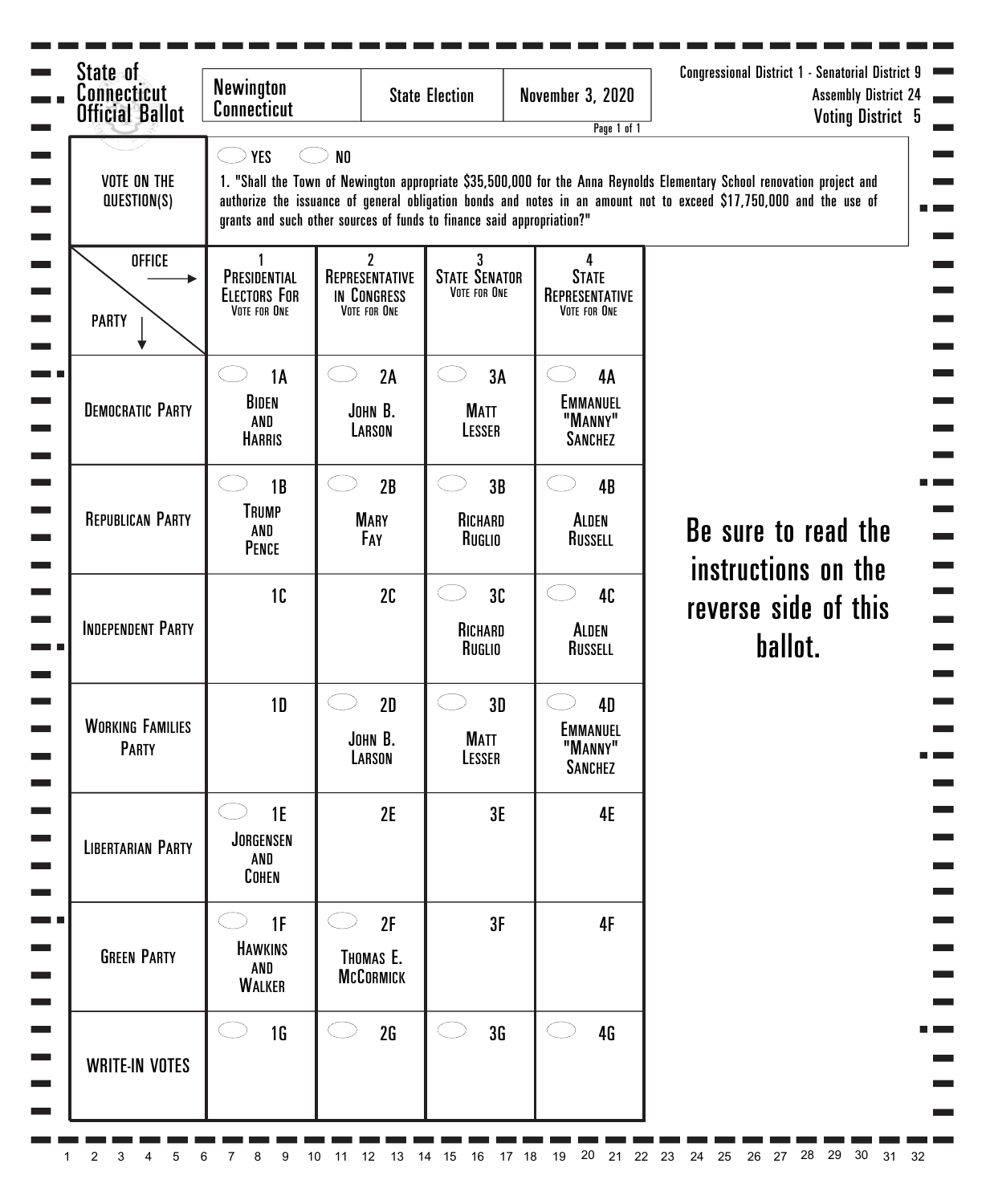| State of<br><b>Connecticut</b><br><b>Official Ballot</b> | <b>Newington</b><br><b>Connecticut</b>              |                                                                                             | <b>State Election</b>                                  | <b>November 3, 2020</b><br>Page 1 of 1              | Congressional District 1 - Senatorial District 9<br><b>Assembly District 27</b><br><b>Voting District 6</b>                                                                                                                                 |
|----------------------------------------------------------|-----------------------------------------------------|---------------------------------------------------------------------------------------------|--------------------------------------------------------|-----------------------------------------------------|---------------------------------------------------------------------------------------------------------------------------------------------------------------------------------------------------------------------------------------------|
| <b>VOTE ON THE</b><br>QUESTION(S)                        | <b>YES</b>                                          | N <sub>0</sub><br>of grants and such other sources of funds to finance said appropriation?" |                                                        |                                                     | 1. "Shall the Town of Newington appropriate \$35,500,000 for the Anna Reynolds Elementary School renovation project<br>and authorize the issuance of general obligation bonds and notes in an amount not to exceed \$17,750,000 and the use |
| <b>OFFICE</b><br><b>PARTY</b>                            | PRESIDENTIAL<br><b>ELECTORS FOR</b><br>VOTE FOR ONE | $\mathbf{2}$<br>REPRESENTATIVE<br>IN CONGRESS<br>VOTE FOR ONE                               | 3 <sup>1</sup><br><b>STATE SENATOR</b><br>VOTE FOR ONE | 4<br><b>STATE</b><br>REPRESENTATIVE<br>VOTE FOR ONE |                                                                                                                                                                                                                                             |
|                                                          | <b>1A</b>                                           | 2A                                                                                          | 3A                                                     | 4A                                                  |                                                                                                                                                                                                                                             |
| <b>DEMOCRATIC PARTY</b>                                  | <b>BIDEN</b><br>AND<br><b>HARRIS</b>                | JOHN B.<br>LARSON                                                                           | <b>MATT</b><br>LESSER                                  | GARY<br><b>TURCO</b>                                |                                                                                                                                                                                                                                             |
| <b>REPUBLICAN PARTY</b>                                  | 1B<br><b>TRUMP</b><br>AND<br><b>PENCE</b>           | 2B<br><b>MARY</b><br>FAY                                                                    | 3B<br>RICHARD<br>RUGLIO                                | 4B<br><b>MICHAEL</b><br>CAMILLO                     | Be sure to read the<br>instructions on the                                                                                                                                                                                                  |
| <b>INDEPENDENT PARTY</b>                                 | 10                                                  | 2C                                                                                          | 3C<br>RICHARD<br>RUGLIO                                | 40<br><b>MICHAEL</b><br>CAMILLO                     | reverse side of this<br>ballot.                                                                                                                                                                                                             |
| <b>WORKING FAMILIES</b><br>PARTY                         | 1 <sub>D</sub>                                      | 2D<br>JOHN B.<br>LARSON                                                                     | 3D<br><b>MATT</b><br>LESSER                            | 4D<br>GARY<br><b>TURCO</b>                          |                                                                                                                                                                                                                                             |
| <b>LIBERTARIAN PARTY</b>                                 | 1E<br><b>JORGENSEN</b><br>AND<br><b>COHEN</b>       | 2E                                                                                          | 3E                                                     | <b>4E</b>                                           |                                                                                                                                                                                                                                             |
| <b>GREEN PARTY</b>                                       | 1F<br><b>HAWKINS</b><br>AND<br><b>WALKER</b>        | 2F<br>THOMAS E.<br><b>MCCORMICK</b>                                                         | 3F                                                     | 4F                                                  |                                                                                                                                                                                                                                             |
| <b>WRITE-IN VOTES</b>                                    | 1 <sub>G</sub>                                      | 2G                                                                                          | 3 <sub>G</sub>                                         | 4G                                                  |                                                                                                                                                                                                                                             |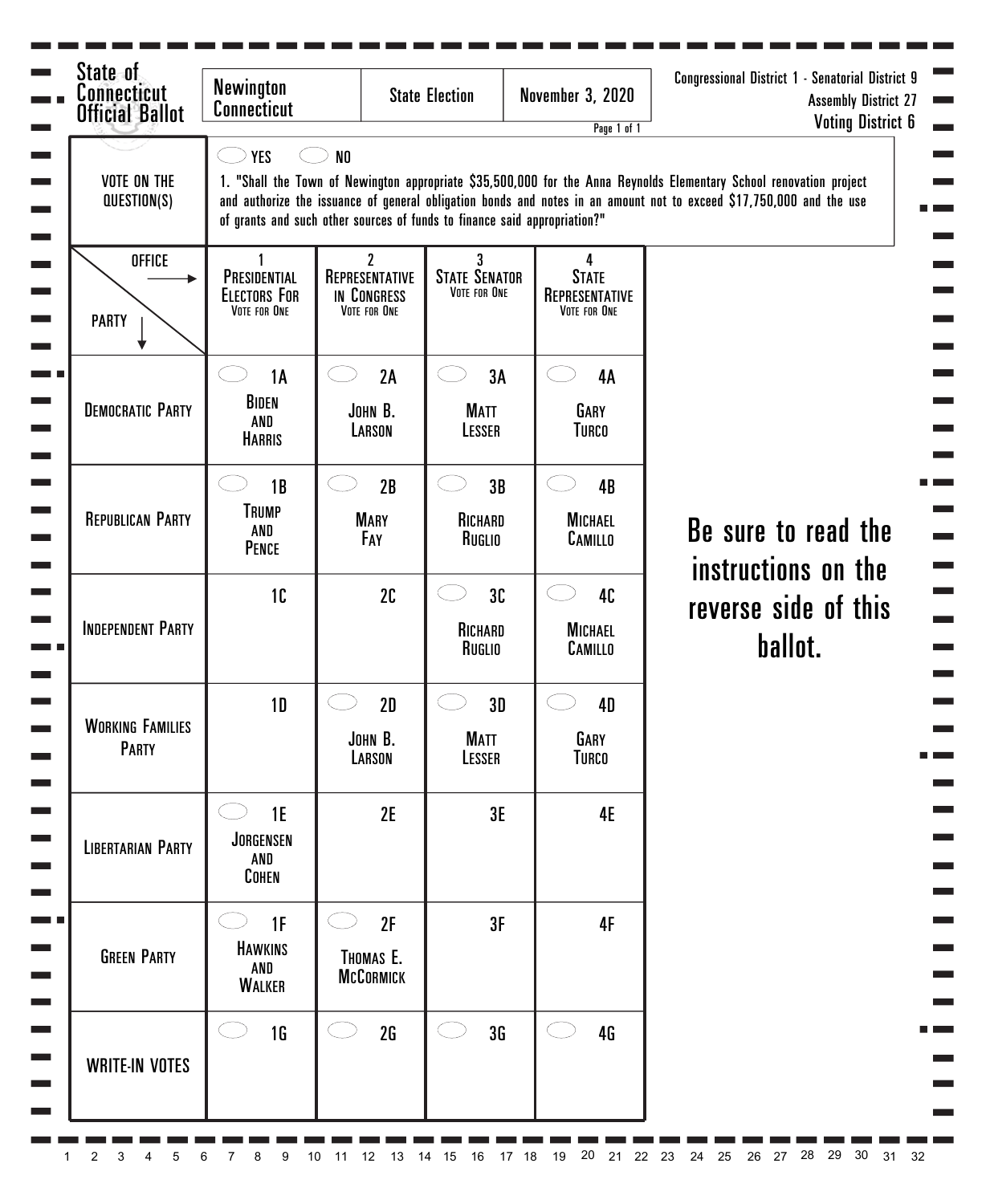| State of<br><b>Connecticut</b><br><b>Official Ballot</b> | <b>Newington</b><br><b>Connecticut</b>              |                                                                                             | <b>State Election</b>                                | <b>November 3, 2020</b><br>Page 1 of 1              | Congressional District 1 - Senatorial District 9<br><b>Assembly District 27</b><br><b>Voting District 7</b>                                                                                                                                 |
|----------------------------------------------------------|-----------------------------------------------------|---------------------------------------------------------------------------------------------|------------------------------------------------------|-----------------------------------------------------|---------------------------------------------------------------------------------------------------------------------------------------------------------------------------------------------------------------------------------------------|
| <b>VOTE ON THE</b><br>QUESTION(S)                        | <b>YES</b>                                          | N <sub>0</sub><br>of grants and such other sources of funds to finance said appropriation?" |                                                      |                                                     | 1. "Shall the Town of Newington appropriate \$35,500,000 for the Anna Reynolds Elementary School renovation project<br>and authorize the issuance of general obligation bonds and notes in an amount not to exceed \$17,750,000 and the use |
| <b>OFFICE</b><br><b>PARTY</b>                            | PRESIDENTIAL<br><b>ELECTORS FOR</b><br>VOTE FOR ONE | $\overline{2}$<br>REPRESENTATIVE<br>IN CONGRESS<br>VOTE FOR ONE                             | $\mathbf{3}$<br><b>STATE SENATOR</b><br>VOTE FOR ONE | 4<br><b>STATE</b><br>REPRESENTATIVE<br>VOTE FOR ONE |                                                                                                                                                                                                                                             |
|                                                          | <b>1A</b>                                           | 2A                                                                                          | 3A<br>in 19                                          | 4A                                                  |                                                                                                                                                                                                                                             |
| <b>DEMOCRATIC PARTY</b>                                  | BIDEN<br>AND<br><b>HARRIS</b>                       | JOHN B.<br>LARSON                                                                           | <b>MATT</b><br>LESSER                                | GARY<br><b>TURCO</b>                                |                                                                                                                                                                                                                                             |
| <b>REPUBLICAN PARTY</b>                                  | 1B<br><b>TRUMP</b><br>AND<br><b>PENCE</b>           | 2B<br><b>MARY</b><br>FAY                                                                    | 3B<br>J.<br>RICHARD<br>RUGLIO                        | 4B<br><b>MICHAEL</b><br>CAMILLO                     | Be sure to read the<br>instructions on the                                                                                                                                                                                                  |
| <b>INDEPENDENT PARTY</b>                                 | 1C                                                  | 2C                                                                                          | 3C<br>RICHARD<br>RUGLIO                              | 40<br><b>MICHAEL</b><br>CAMILLO                     | reverse side of this<br>ballot.                                                                                                                                                                                                             |
| <b>WORKING FAMILIES</b><br>PARTY                         | 1 <sub>D</sub>                                      | 2D<br>JOHN B.                                                                               | 3D<br>Matt                                           | 4D<br>GARY                                          |                                                                                                                                                                                                                                             |
|                                                          |                                                     | LARSON                                                                                      | LESSER                                               | <b>TURCO</b>                                        |                                                                                                                                                                                                                                             |
| <b>LIBERTARIAN PARTY</b>                                 | 1E<br><b>JORGENSEN</b><br>AND<br><b>COHEN</b>       | 2E                                                                                          | 3E                                                   | <b>4E</b>                                           |                                                                                                                                                                                                                                             |
| <b>GREEN PARTY</b>                                       | 1F<br><b>HAWKINS</b><br>AND<br><b>WALKER</b>        | 2F<br>THOMAS E.<br><b>MCCORMICK</b>                                                         | 3F                                                   | <b>4F</b>                                           |                                                                                                                                                                                                                                             |
| <b>WRITE-IN VOTES</b>                                    | 1 <sub>G</sub>                                      | 2G                                                                                          | 3 <sub>G</sub>                                       | 4G                                                  |                                                                                                                                                                                                                                             |